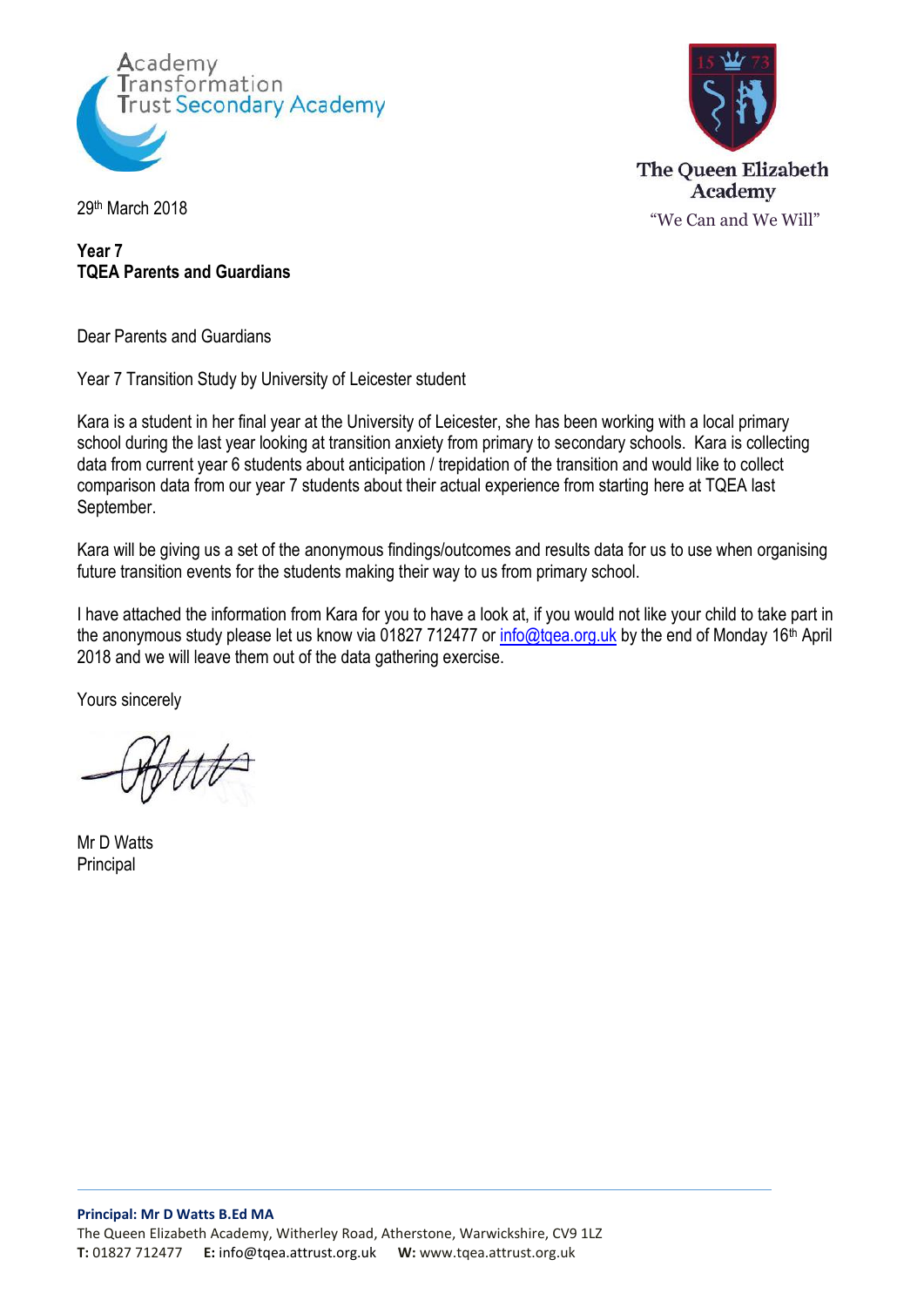Dear Parents/Guardians,

My name is Merkara Kitchen and I currently volunteer with Year 6 at Racemeadow Primary school. I am also an undergraduate student at the University of Leicester and am conducting a piece of research on transition to secondary school. As part of that research I wish to gather information through questionnaires about children's feelings towards transition to secondary school.

### **Title of Project: Is transition to secondary school a contributing factor to anxiety for year 6 children?**

# **Please read carefully through all the information before making a decision on your participation**

If you agree that your child can take part in this research, I will ask him/her to fill out a questionnaire relating to going to secondary school. It should take approximately 20 minutes and will be conducted during class time.

Your child's participation in this research is completely voluntary. If at any point, you or your child no longer wish to take part in the research you have the right to withdraw at anytime and there will be no pressure to stay.

All the information your child provides **will be anonymous and confidential**. It will only be used for the purposes of this research and will only be accessible to me. No third parties will have access to any of the information you provide.

The data will be collected and stored in accordance with the Data Protection Act 1998 and will be disposed of in a secure manner. The information will be used in a way that will not allow your child to be identified individually.

You will have the opportunity to discuss your participation and be debriefed on the research once it has been conducted and analysed.

If you are not sure about anything mentioned above, please do not hesitate to ask me or Mrs. Ward.

If you wish for you child NOT to take part in this research, please return this form back to school: Tuesday 17<sup>th</sup> April 2018

I do not wish for ……………………………………………… to take part in this research into transition.

Parent/Guardian Signature……………..................